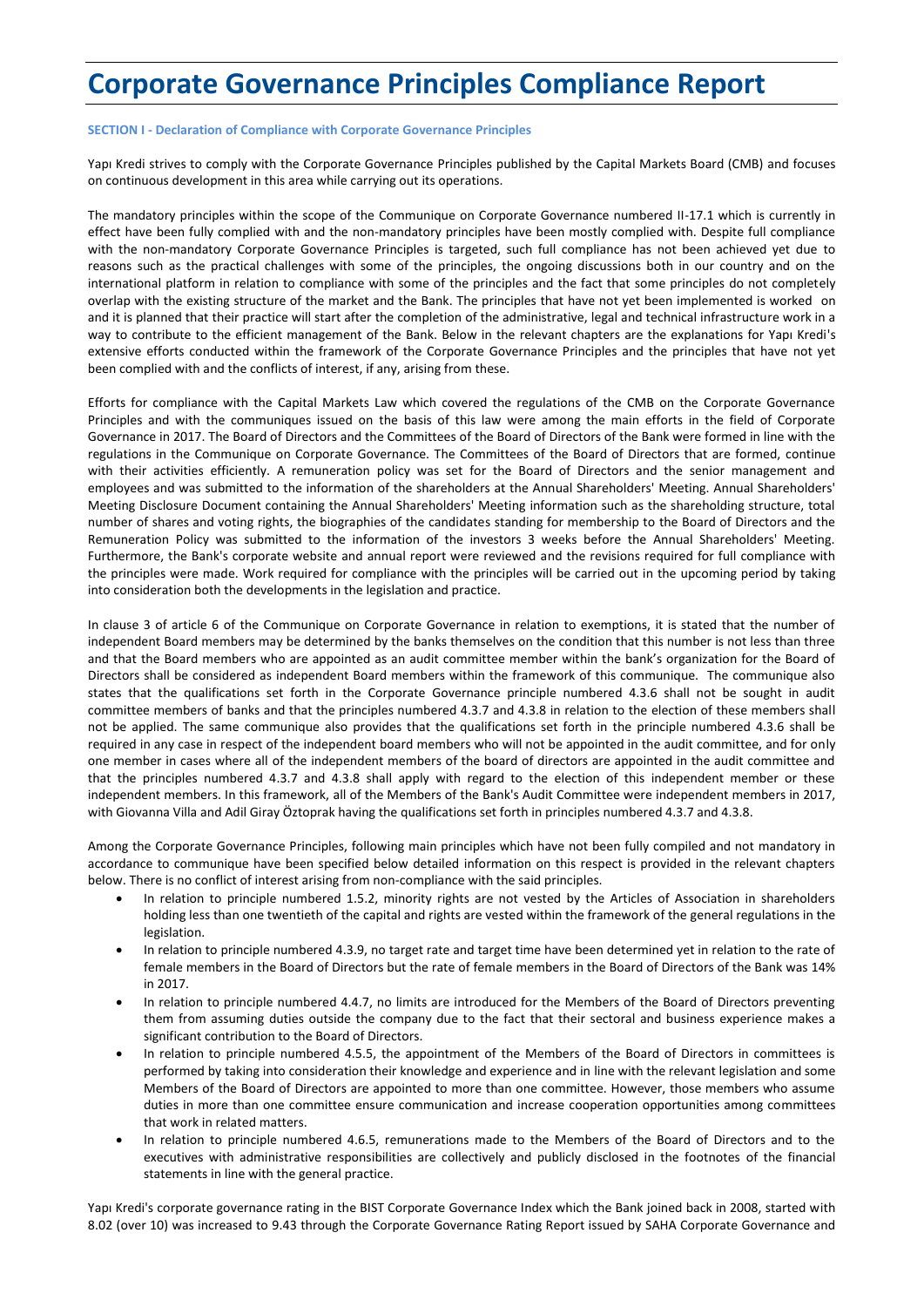Credit Rating Services Inc. and publicly disclosed by the Bank on December 28, 2017. The ratings in terms of main sections were set as 9.59 for Shareholders, 9.36 for Public Disclosure and Transparency, 9.74 for Stakeholders and 9.24 for the Board of Directors.

## **SECTION II - Shareholders**

## **2.1. Investor Relations Unit**

The functions at Yapı Kredi in relation to Investor Relations Unit are carried out in the following manner by Koç Financial Services (KFS) under Assistant General Manager for Compliance and Internal Control, the Subsidiaries and Shareholder Relations Unit and the Investor Relations Unit under Assistant General Manager for Financial Planning and Financial Affairs (CFO). During the year, all telephone and e-mail inquiries to both units were answered within the scope of the relevant legislation. Within the scope of relations with the Bank's shareholders, the Investor Relations Unit held around 250 meetings for investors, around 15 meetings for analysts and approximately 100 teleconferences, in addition to attending 21 conferences and 4 roadshows in order to meet existing and potential investors and ensure that shareholders are better updated on recent developments. Quarterly financial results were presented and shared 4 times during the year via quarterly teleconferences and questions by investors and analysts were answered by senior management.

The 2017 Report on Investor Relations Activities was reviewed by the Corporate Governance Committee of the Bank on February 20, 2018 and was submitted to the Board of Directors of the Bank on the same date.

Functions of KFS, Subsidiaries and Shareholder Relations Unit are:

- To ensure that the correspondence on shares between the Shareholders and the partners and the information and documents that need to be kept in relation to shares within the scope of legislation are kept in a sound, safe and updated manner,
- To prepare the documents that need to be submitted to the shareholders for information and review in relation to the Annual Shareholders' Meeting and to take measures to ensure that the Annual Shareholders' Meeting is held in compliance with the relevant legislation, the Articles of Association and other regulations within the shareholding structure,
- To oversee and monitor the fulfilment of liabilities arising from the Capital Market legislation including all matters in relation to Corporate Governance and Public Disclosure.

Functions of the Investor Relations Unit are:

- To manage relations among national/international corporate investors/shareholders, banking analysts of intermediary agencies and partners, to inform them regularly and proactively, to answer their oral and written questions,
- To manage relations with the international credit rating agencies, to answer their oral and written requests for information,
- To manage all printed and web-based processes in relation to the issuance of the Bank's annual and interim reports and to coordinate the compilation of the contents in accordance with the legislation,
- To include the matters set forth in the Corporate Governance Principles in the Investor Relations section on the Bank's website and to keep information updated.

## **KFS, Subsidiaries and Shareholder Relations Unit**

| Head of the Unit      | : Erdinc Tetik                                                                                                        |
|-----------------------|-----------------------------------------------------------------------------------------------------------------------|
| Title                 | : Director of KFS, Subsidiaries and Shareholder Relations Unit                                                        |
| Licences              | : Capital Market Activities Level 3 License, Corporate Governance Rating License and Derivative<br>Instrument License |
| Telephone             | $: 0.212$ 339 64 31                                                                                                   |
| E-mail                | : erdinc.tetik@yapikredi.com.tr                                                                                       |
| Employees of the Unit | : Hasan Sadi* - Ercan Yılmaz                                                                                          |
|                       | *Holds Capital Market Activities Level 3 License and Corporate Governance Rating License                              |

# **Investor Relations Unit**

| Head of the Unit                                  | : Kürsad Keteci                                                  |
|---------------------------------------------------|------------------------------------------------------------------|
| Title                                             | : Corporate Strategy and Investor Relations Director             |
| Telephone                                         | $: 0$ 212 339 72 73                                              |
| E-mail                                            | : kursad.keteci@yapikredi.com.tr                                 |
| Employees of the Unit                             | : Hilal Varol* - Ece Oktar Gürbüz** - Arya Özçam - Can Aslankan* |
| * Holds Capital Market Activities Level 3 License |                                                                  |

\*\* Holds Capital Market Activities Level 3 License, Corporate Governance Rating License and Credit Rating License

## **2.2. Exercise of Shareholders' Right to Obtain Information**

No discrimination is made among shareholders in terms of the use of the right to obtain and review information and all information except for trade secrets are shared with the shareholders. Questions received by the Investor Relations Unit are answered both by telephone and in writing upon establishing contact with the most senior individual related to the matter, except for information that are deemed to be confidential and trade secret. As explained in Chapter 3.1 of this report, all information and explanations that could impact on the use of shareholding rights are included in the corporate website. Yapı Kredi continuously communicates with and informs shareholders through telephone, e-mail, internet, press releases as well as one-on-one and group meetings.

Although the right to request a private auditor is not regulated in the Articles of Association as an individual right, each and every shareholder can place a request at the Annual Shareholders' Meeting, as per article 438 of the Turkish Commercial Code and even if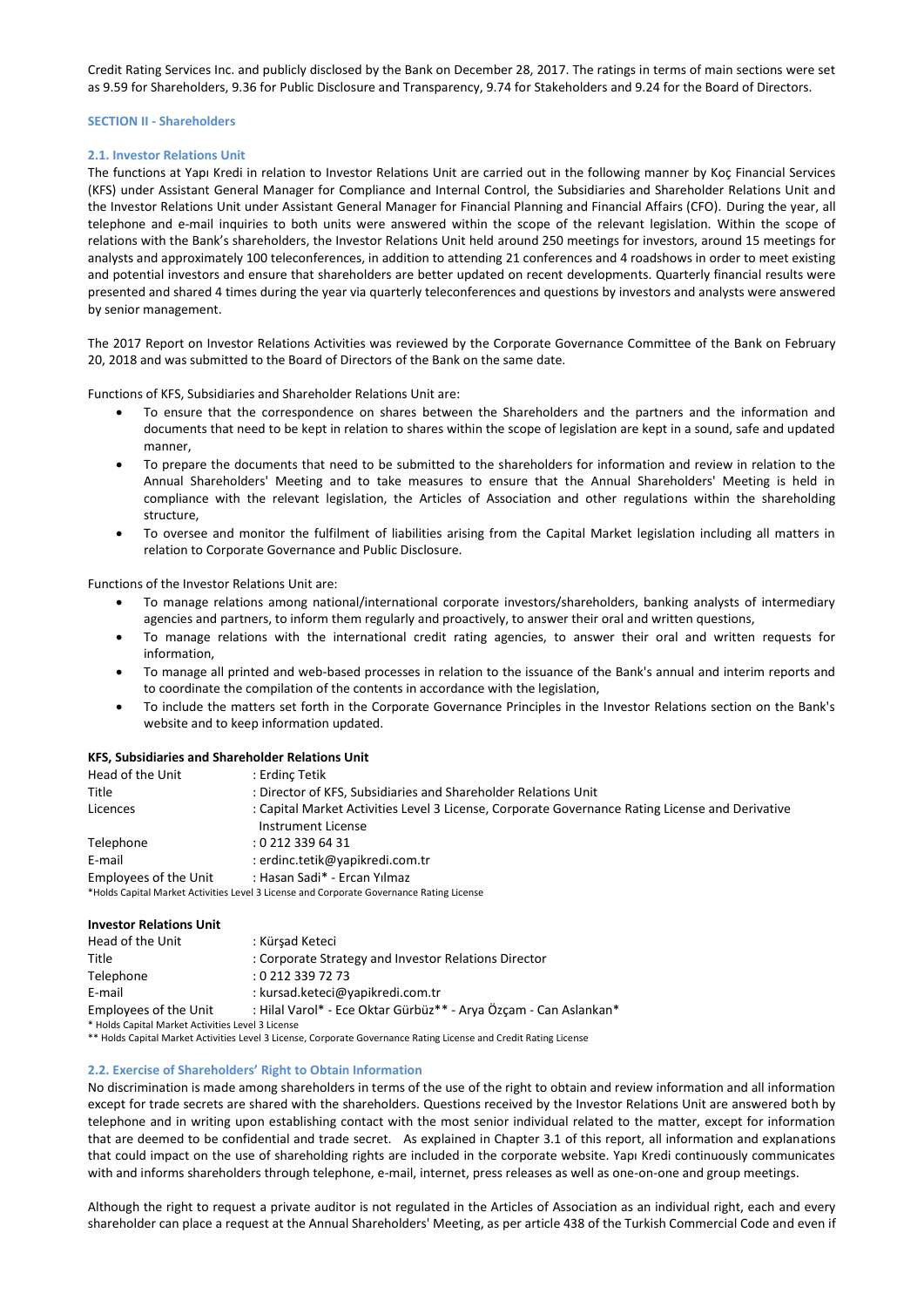such request is not included on the agenda, that specific cases are clarified through private audit whenever this is required in order to be able to exercise the shareholding rights and if the right to obtain and review information was exercised beforehand. Shareholders did not place a request to this end in 2017. According to the Banking Law, Yapı Kredi is subject to supervision and audit from Banking Regulation and Supervision Agency (BRSA) as well as CMB regulations and the Bank's activities are periodically audited by the Independent Auditor elected in the Annual Shareholders' Meeting.

## **2.3. Annual Shareholders' Meetings**

The most recent Annual Shareholders' Meeting was held on March 28, 2017 at the conference hall of the Bank's Head Office at Yapı Kredi Plaza D Blok Levent - İstanbul. Shareholders attended this meeting, that was open to the stakeholders and media representatives, with a 90,95% majority. In accordance with the applicable law and the Bank's Articles of Association, meeting invitation was announced via Turkish Trade Registry Gazette, Public Disclosure Platform (KAP), the e-company and Electronic General Meeting System of the Central Securities Depository Institution (MKK).

The Board of Directors and Audit Committee Reports, Financial Statements and Independent Audit Report, Dividend Distribution Proposal for the year 2017, the Annual Report containing the date and the agenda of the Annual Shareholders' Meeting as well as the Corporate Governance Principles Compliance Report attached thereto and the articles of Annual Shareholders' Meeting Agenda, and the detailed annotation containing the Compliance to Capital Markets Board regulations were made available for the examination of shareholders at the Bank's Head Office and branches, on its website www.yapikredi.com.tr as well as at KAP and the Electronic General Meeting System of the MKK within the legal period of 3 weeks prior to the Annual Shareholders' Meeting.

Shareholders were informed of the donations and charities made in 2016 and a ceiling amount for the donations to be made in 2017 was determined by the General Assembly as TL 18,000,000. At the Annual Shareholders' Meeting, an opportunity was presented to the shareholders to speak and ask questions regarding all agenda items, there were not any raised a question which was supposed to be answered in written.

Minutes of the Annual Shareholders' Meeting can be accessed via the KAP, the Electronic General Meeting System and e-company portal of the MKK and on Yapı Kredi's website.

In 2017, there was not any proposal which was submitted by the shareholders to add an item to the agenda.

At the Board of Directors, there were no transactions for which an affirmative vote of the majority of the independent members of the Board of Directors was sought for making a decision and for which the decision was left to the General Assembly due to the fact that the said members cast a negative vote.

There were no cases in which the shareholders possessing management control, members of the board of directors, managers having administrative responsibilities and their spouses and relatives by blood and by marriage up to the second degree carried out a significant transaction that could cause conflict of interest with the company or its affiliates and/or carried out a transaction on behalf of themselves or others a business-like transaction that falls within the field of operations of the company or its affiliates or became an unlimited-liability partner of another company dealing with the same kind of business. At the same time, these individuals are pursuing their roles as Board Members in certain companies under Koç Holding and UCI Group, which may have the same area of activity with the company.

#### **2.4. Voting and Minority Rights**

Yapı Kredi has no privileged shares. There is no cross-shareholding between the Bank and its subsidiaries and thus no such votes were cast at the most recent Annual Shareholders' Meeting. Minority shares are not represented in management. Minority rights are not vested by the Articles of Association in shareholders holding less than one twentieth of the capital and rights are vested within the framework of the general regulations in the legislation.

## **2.5. Right to Dividend**

As Yapı Kredi has no privileged shares, no privilege exists in dividend distribution. It is resolved at the annual general assembly dated 28.03.2017 that, after necessary legal reserves has been reserved from our bank profit of 2016, the rest of the amount be set aside as extraordinary reserve, dividend distribution has not been made.

The Dividend Distribution Policy of the Bank was approved at the Annual Shareholders' Meeting held on March 27, 2014. The Dividend Distribution Policy of the Bank available on the KAP, the Bank's website and the annual report provides that *"Principles regarding the Bank's dividend distribution are set out in detail in the Bank's Articles of Association. In this respect, shareholders taking into consideration the Bank's growth targets as well as its financing requirements and the opinion of the Banking Regulation and Supervision Agency (BRSA), are authorized to pass resolutions on whether the dividend distribution shall be in cash or in the form of capital increase, whereupon bonus shares will be issued to shareholders or if part of the distribution shall be in cash and part in the form of capital increase. At the Annual Shareholders' Meeting, in accordance with the Articles of Association, shareholders may make the decision to transfer a portion or all of the distributable profit to retained earnings or extraordinary reserves. It is envisaged that the Dividend Distribution Policy of the Bank will be set out in a way to ensure the realization of longterm growth plans. This policy is subject to revision by the Board of Directors whenever necessary, taking into consideration the domestic and international economic conditions and the projects and funds on the agenda."*

## **2.6. Transfer of Shares**

There are no provisions in Yapı Kredi's Articles of Association that restrict transfer of shares and the provisions of the Banking Law which sets the transfer of shares are reserved.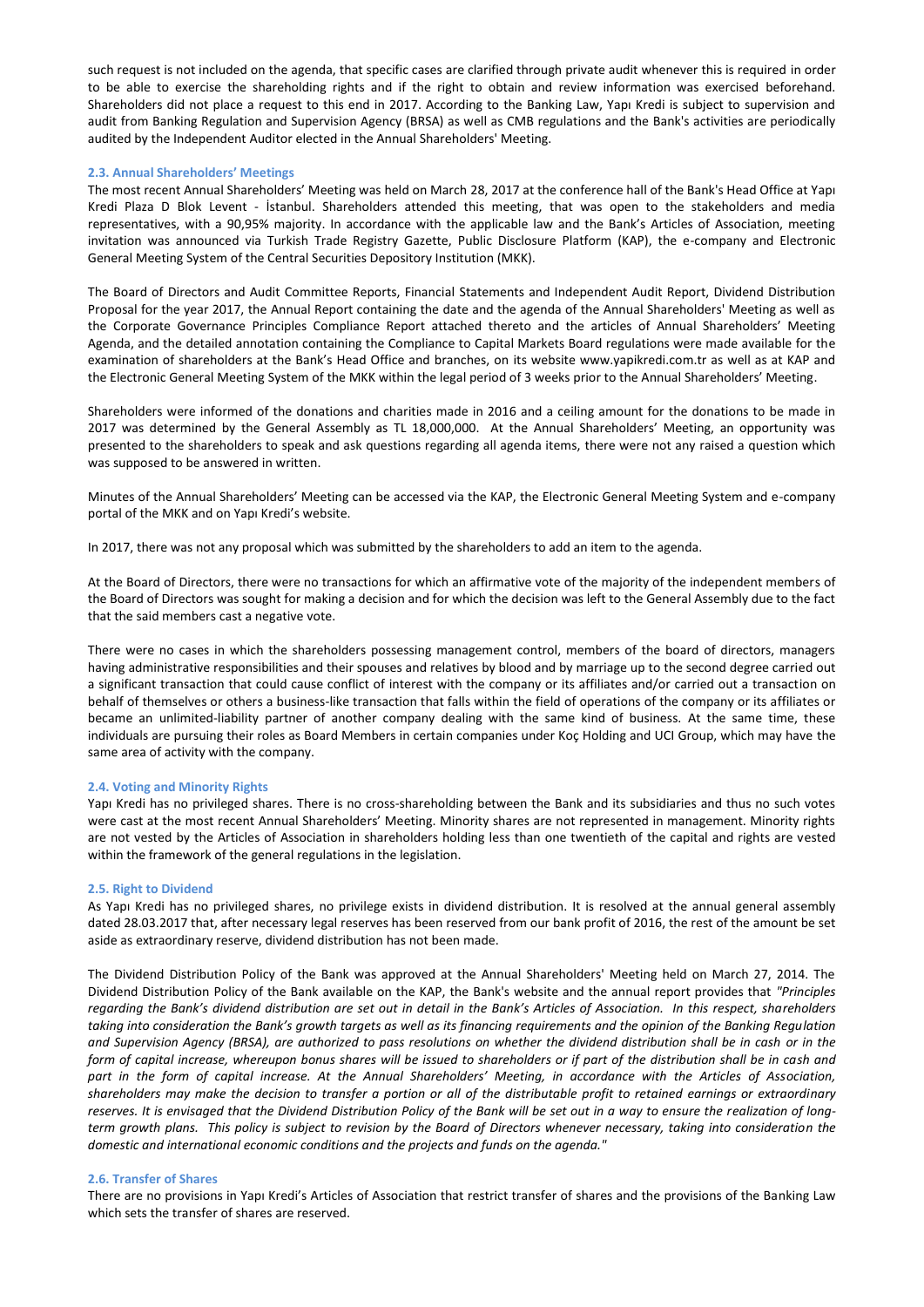#### **3.1. Corporate Website and Its Contents**

In accordance to the Bank's Corporate Governance Principles, the Bank has two separate and regularly updated websites in Turkish (www.yapikredi.com.tr) and English (www.yapikredi.com.tr/en). Both websites provide detailed information about Yapı Kredi under the Investor Relations section.

The Investor Relations section in Turkish (www.yapikredi.com.tr/yatirimci-iliskileri) provides information regarding the Bank's history, vision and values, shareholding structure, share price, periodic financial tables and annual reports, credit ratings given by rating agencies, corporate governance reports, the Board of Directors, senior management, Articles of Association, trade registry information, disclosure policy, code of ethics, details on Annual Shareholders' Meetings, including minutes, agenda, list of attendees and sample power of attorneys, explanations for material events disclosure and the future expectations of the Bank as stated within the scope of article 10 of the Communique on Material Events Disclosure and all other relevant information. The Annual Shareholders' Meeting disclosure document containing discussion topics related to the agenda and relevant documents (annual report, financial statements, dividend distribution table, Dividend Distribution Policy and other documents regarding the agenda) are available on the website and presented at the Annual Shareholders' Meeting.

During the year, on the website of the Bank for investor relations in English, information on Yapı Kredi, the progress of shares and bonds, information on the Medium Term Note Program, investor relations calendar, investor relations presentations, investor bulletin and the list of analysts in addition to periodic updates and amendments on all matters were included.

#### **3.2. Annual Report**

The Bank's annual report is prepared according to BRSA Regulations regarding the Principles and Procedures Concerning the Preparation of the Annual Report by Banks. In addition, the annual report is also including the necessary information in accordance with the "Regulation on Principles and Standards for the Preparation and Publication of Annual Reports by Banks" set forth in the Capital Markets Board (CMB) legislation and the Corporate Governance Principles.

#### **SECTION IV - Stakeholders**

#### **4.1. Informing Stakeholders**

Yapı Kredi employees are informed about the Bank's activities via internal communication systems by the CEO and relevant senior management when necessary. In addition, Head Office and branch managers are regularly informed about various developments via management meetings, announcements and other communication channels. The Bank's Code of Ethics and compliance to this code are reported to the Corporate Governance Committee on a regular basis. Outside of Yapı Kredi's employees, stakeholders are notified regarding information pertaining to themselves and when deemed necessary via e-mail, telephone and other communication channels. Mechanisms were established for stakeholders to submit the transactions of the company that are contrary to the legislation and not ethically appropriate to the Bank's senior management.

## **4.2. Participation of Stakeholders in Management**

Yapı Kredi is a joint stock company and is managed by internal executive functions. The decision making responsibilities of these functions are initially evaluated by the relevant management and then submitted for the approval of the related decision making bodies. Furthermore, there are channels available for stakeholders and specifically for the Bank's employees in order for them to support the management of the Bank without hindering the activities of the Bank. Internal customer satisfaction measurement is also conducted once a year in order to get the views and opinions of the Bank's employees.

## **4.3. Human Resources Policy**

The Bank's human resources practices are based on its Employee Guidelines. These guidelines inform employees about human resource practices and set conditions pertaining to administrative services. Through the Employee Guidelines, the Bank aims to inform and provide consultancy to employees regarding all matters relevant to employee relations such as employee selection, placement and development based on employee knowledge, skills and talent, fair and proper compensation, performance enhancing training opportunities, provision of an appropriate work environment to maximize employee efficiency, information on working order, practices and rules, vacations, leave of absence, insurance benefits, administration etc. The Bank's Human Resources and Organization Management carries out its operations without discrimination of race, gender, nationality, age, religion, political view and physical disability and with respect towards privacy and civil rights. Job description as well as performance and bonus guidelines are announced to all employees of the Bank. In addition, the Bank has a human resources portal available to all employees with published detailed policies under main headings of career, new recruitment, salary and benefits as well as performance.

Furthermore, all Bank employees are able to share any discomfort and complaints with regard to these matters, orally or in writing, to the code of conduct within the Compliance and Internal Control and to the Ethics, Fight Against Corruption and Conflict of Interest section.

On the other hand, under the law on Trade Unions and Collective Labour Agreements (Law nr.6356), a Collective Bargaining Agreement is in place between the Bank and Union of Bank and Insurance Workers. The purpose of this agreement is identifying the benefits and responsibilities of the Bank and union members regarding contents and termination of members' labour contracts and other issues, ensuring that these are implemented correctly and demonstrating solutions in the event of possible conflicts. Through this agreement, both parties mutually guarantee to be on good terms, labor peace, and wellbeing and labor safety. As a part of the Collective Bargaining Agreement, Workplace Union Representatives are designated by BASISEN on behalf of the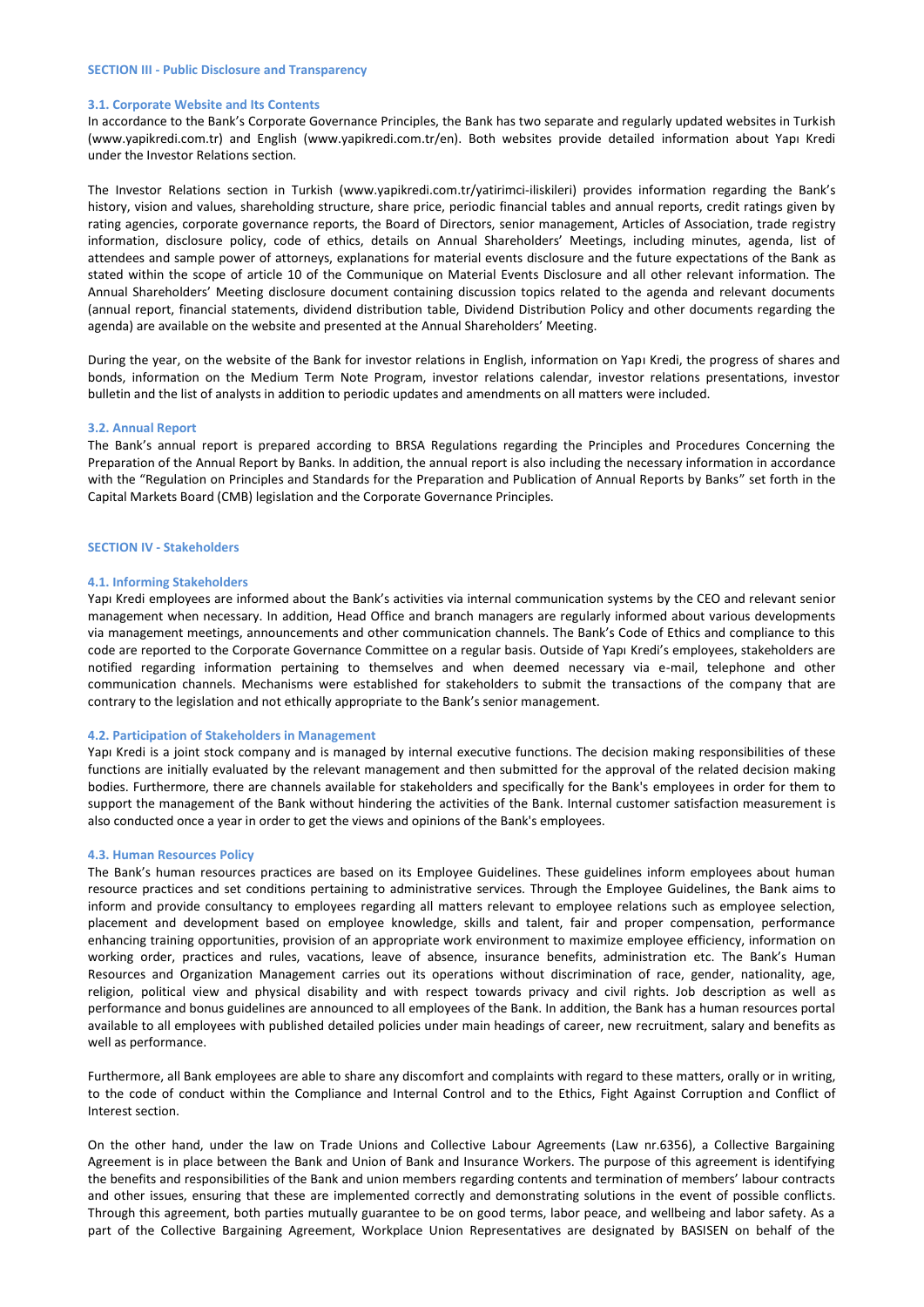members of the union. These representatives are commissioned to listen to members, resolve their complaints, assure cooperation, labor peace and harmony between workers and the employer, monitor the rights and interests of the workers and assist the exercise of the working conditions subject to the labor laws and collective bargaining agreements.

**Candidate searches:** Following the determination of needs in human resources, candidate searches are initiated through existing candidate pool checks, recruitment platforms and internal announcements as well as consultancy from head hunters. Following the publication of an internal announcement, a special candidate pool composed of existing employees is also prepared. Applications are assessed on the basis of criteria such as education, foreign language skills, work experience, technical and behavioral competences as indicated in the scope of the position. All applicants with the required characteristics are invited to join the recruitment process.

In addition, Yapı Kredi actively undertakes activities in cooperation with university clubs to introduce the working environment and the business model of the Bank to university students, prepare them for business life and learn about their expectations.

**Recruitment process:** This process consists of competency-based interviews, assessment and evaluation tools and an employment proposal. Using the selected evaluation tools, the candidates are assessed and evaluated based on the technical and behavioral competencies required by their respective job positions. An English language proficiency test is also required for certain positions. The interview stage is aimed at determining whether candidates possess certain abilities (like establishing communication, teamwork) required by the position to which they will be assigned and at observing them in role-playing throughout the process. These interviews take place with the Recruitment team with the relevant department in attendance. Candidates are also asked competency-based and behavior-focused questions during the interview process to assess whether the qualities required by the job match their expectations.

At the end of the process, the suitable candidate is offered the position and if the offer is accepted, the candidate receives the required document list and an offer letter via e-mail. During the job offer, candidates are informed of employee rights at Yapı Kredi, the articles of the contract they will sign and other relevant subjects. In addition, all of their questions are addressed. Contracts are signed with candidates who accept the job offer and start working at Yapı Kredi. Yapı Kredi continues its human resources activities with an aim to choose suitable candidates compatible with the bank's vision, mission and strategic objectives.

#### **4.4. Code of Ethics and Social Responsibility**

Information on the Bank's code of ethics is publicly disclosed on the Bank's website. Furthermore, a policy for fighting against corruption and bribery is formulated and announced on the website.

Yapı Kredi believes in the significance of a sustainable future and strives to integrate its corporate citizenship understanding within all its operations. In this content, The Bank develops its own social responsibility projects in line with the needs and expectations of the society. Furthermore, Yapı Kredi supports the active engagement of its stakeholders and provides the societal activities undertaken by its main shareholders, Koç Holding and UniCredit. Since its foundation in 1944, Yapı Kredi has been supplementing the investments made in education, culture & arts, environment and sports through its innovative social responsibility projects seeking lasting solutions to social problems and collaborating with public institutions, Non-Governmental Organizations (NGOs) and universities in an effort to enable a wider audiences to benefit from these projects.

#### **Projects for Citizens with Disabilities**

**Enabled Banking:** Initiated in 2008 as the first and most comprehensive Enabled Banking Program in Turkey, the project aims to provide disabled customers with convenient access to banking services. Yapı Kredi also launched the first enabled banking website in Turkey, www.engelsizbankacilik.com.tr, making Turkey's finance sector more accessible for disabled citizens. Additionally, the Bank provides dedicated call center and online chat services as well as Enabled ATMs for disabled customers. Working in cooperation with the Federation for the Hearing Impaired and GETEM (Assistive Technology and Education Laboratory for Individuals with Visual Disabilities), Yapı Kredi adds value to the lives of disabled citizens. Within the scope of the collaboration between GETEM and Yapı Kredi Publications, 313 books were transferred onto the digital media, converted into audio books and made available 7/24 to disabled citizens on the phone as of the end of 2017.

In the project "Speaking is in our Hands," which was started in cooperation with the Federation of the Hearing Impaired, 300 volunteers from the branches were provided with sign language training. In 2009, we initiated Enabled ATM's for the orthopedically disabled and in 2010 for the visually impaired. Yapı Kredi facilitates the lives of its orthopedically and visually impaired customers via Enabled ATMs throughout Turkey. One of the projects started in 2014 within the scope of Enabled Banking Program allowed disabled citizens to work from home and participate in the labor force. As of 2017, a total of 5 disabled individuals were employed by Yapı Kredi.

**I Know No Barriers for My Country:** Yapı Kredi sustained its support to the project "I Know No Barriers for My Country" led by Koç Holding. In this context, the Bank provided 15,143 employees in 2017 with a distance learning program called '"I Know No Barriers for My Country."

# **Sustainability and Yapı Kredi**

**Sustainability Structure:** Within the scope of studies conducted under the coordination of Yapı Kredi's Sustainability Committee, sub-working groups specialized in different subjects were established. The Sustainability Governance System Project was initiated to integrate sustainability principles into all of the Bank's operations.

**Sustainability Report:** Yapı Kredi prepared the 2016 Sustainability report in accordance with the Global Reporting Initiative (GRI) Standards core option.

**BIST Sustainability Index:** Within the BIST Sustainability Index framework constituted by Borsa İstanbul, in addition to BIST 50 Index companies, BIST 100 companies were also included voluntarily in the assessment made by the London-based Ethical Investment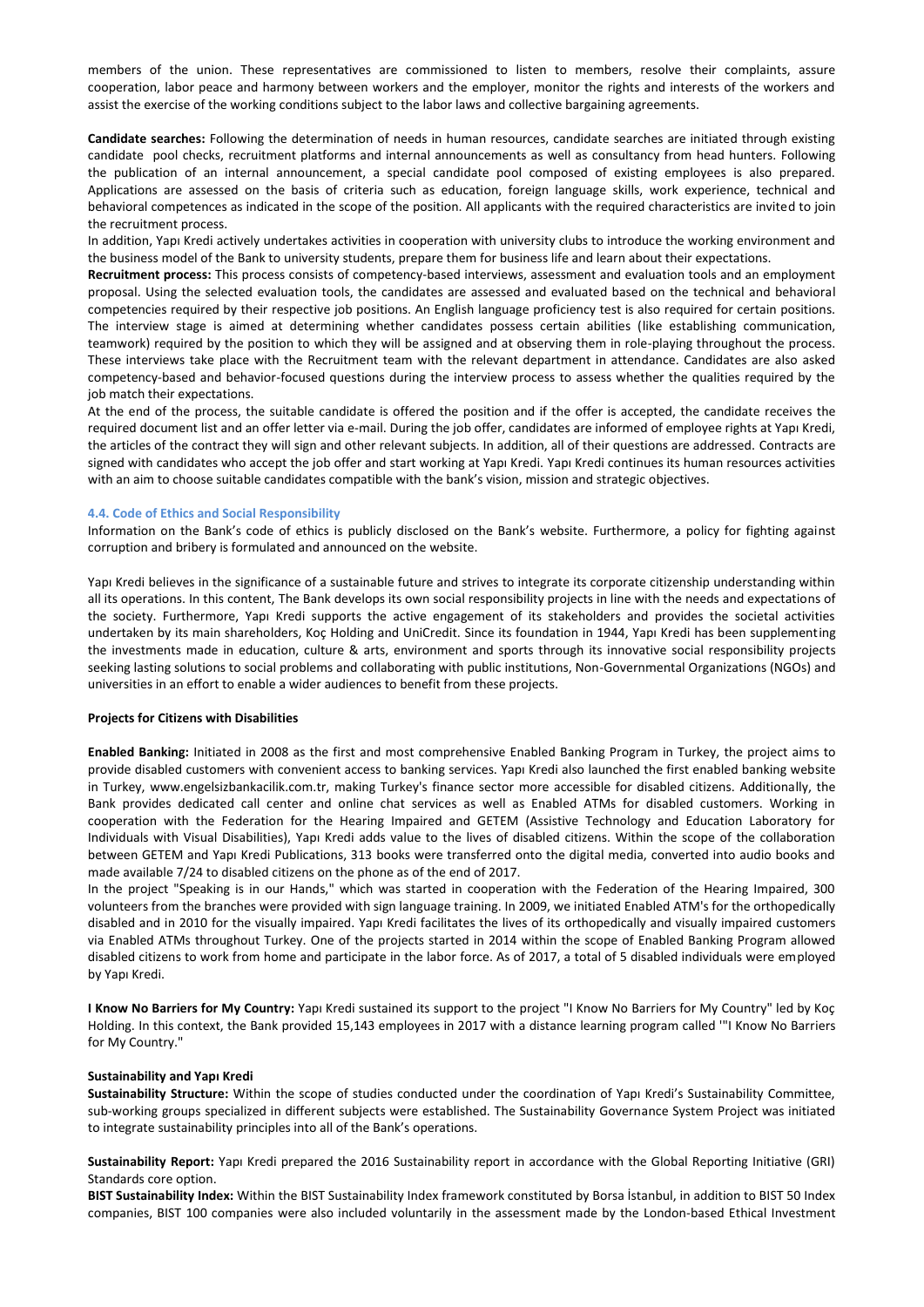Research Service (EIRIS). Yapı Kredi succeeded in becoming one of the 44 companies included in Borsa Istanbul's BIST Sustainability Index as a result of its successful performance in the areas of environmental, social and corporate governance.

**Carbon Disclosure Project:** As a symbol of the importance Yapı Kredi places on climate change, the bank participated in the Carbon Disclosure Project Climate Change Program for the second time in 2017.

**Gender Equality for My Country:** Yapı Kredi plays an active role in the project "I Support Gender Equality for My Country" which was started in June 2015 under the leadership of Koç Holding. This project aims to raise awareness in every part of society about the reasons and consequences of gender inequality. As part of the project, voluntary trainers provide awareness training to employees in the Head Office and the branches. "Koç for My Country Variable Fund" started a project entitled "When Fathers Change, Society Changes" together with AÇEV (Mother Child Education Foundation) in 2016. In 2017, 780 fathers in 13 provinces were provided with education on domestic gender equality.

## **Culture and Arts Projects**

**Yapı Kredi Afife Theater Awards:** Hailed as the most prestigious and the longest-lasting arts award, Yapı Kredi Afife Theater Awards has been organized each year since 1997 to commemorate Afife Jale, the first Turkish actress to appear on stage, and to support the Turkish theater. A grand jury of 33 members, doyens of theater who have dedicated their lives to this art form transparently vote on plays they watch during the season and grant awards in 15 categories including 11 main and 4 special awards.

**Çatalhöyük Excavations:** The Çatalhöyük Excavations have been one of the most important projects supported by Yapı Kredi for a long period in the field of culture and arts. Located 10 kilometers southeast of Çumra district in Konya at an altitude of 21 meters, Çatalhöyük Hill houses secrets from 9,000 years ago. Every year in August and September, a team of around 200 from all over the world perform excavations at Çatalhöyük, one of the most important and impressive archaeological sites in the world. The 2017 excavation season marked a period in which new perspectives were adopted and significant finds were brought to light at Çatalhöyük, included in the UNESCO World Heritage List.

## **Educational Projects**

**I Read, I Play:** In cooperation with the Educational Volunteers of Turkey Foundation (TEGV), Yapı Kredi conducts the "I Read, I Play" project that was launched in 2006 to give underprivileged elementary school children the chance to benefit from extracurricular activities. More than 6,100 volunteers at TEGV's 67 activity points around the country, including 10 education parks, 38 schools and 19 Firefly learning units are implementing the project. This project reached more than 178 thousand children by the end of 2017.

#### **Environment Projects**

**Recycling Project:** Yapı Kredi has been running a recycling project since 2008 to support the sustainability of natural resources. In 2017, more than 1 million kilograms of paper, more than 7 thousand kilograms of plastic, approximately 10 thousand kilograms of glass and over 32 thousand kilograms of metal were collected for recycling. Furthermore, Yapı Kredi prevented the emission of more than 105,677 tons of greenhouse gases, saving over 19,620 trees, 30,519 cubic meters of water, 124,753 kWh of energy and 30.9 tons of crude oil.

**ISO 14064:** Yapı Kredi annually continues the ISO 14064 Greenhouse Gas Emissions Reporting certification process initiated in 2011. The certification process for 2016 was completed in 2017.

**ISO 14001:** Yapı Kredi has successfully completed in 2017 the inspections for maintaining the validity of the ISO 14001 environmental management system certification process for the general management buildings and the Yapı Kredi Plaza D-Block and Banking Base.

# **Relations with the Academic Community**

**Anatolian Scholars:** Yapı Kredi continued to sponsor Koç University's Anatolian Scholarship Program, which was founded in 2011, raising the number of scholars supported in this program to 8 in 2017.

**Yapı Kredi Banking and Insurance Academic Program:** In 2015, Yapı Kredi undertook another first in the field of education and collaborated with MEF University to launch the Yapı Kredi Banking and Insurance Associate Degree Program. The two-year associate degree program aiming to educate future bankers and finance specialists graduated 41 in 2017.

**Yapı Kredi Vocational and Technical Anatolian High School:** One of Yapı Kredi's important projects in the area of education is the Yapı Kredi Bank Vocational and Technical Anatolian High School located in Kocaeli – Çayırova which was launched in the 2008-2009 academic year. Its first graduates received diplomas in 2012 and today, more than 500 students study there in the Child Development and Education, Graphics and Photography, Information Technologies, Catering and Office Management divisions. Furthermore, in 2017, 20 students benefited from scholarships that had been instigated in 2012.

In 2017, Yapı Kredi channelled TL 3.3 million towards culture and art events as well as corporate social responsibility activities. In addition, the Banks disbursed TL 10.4 million in aid and donations.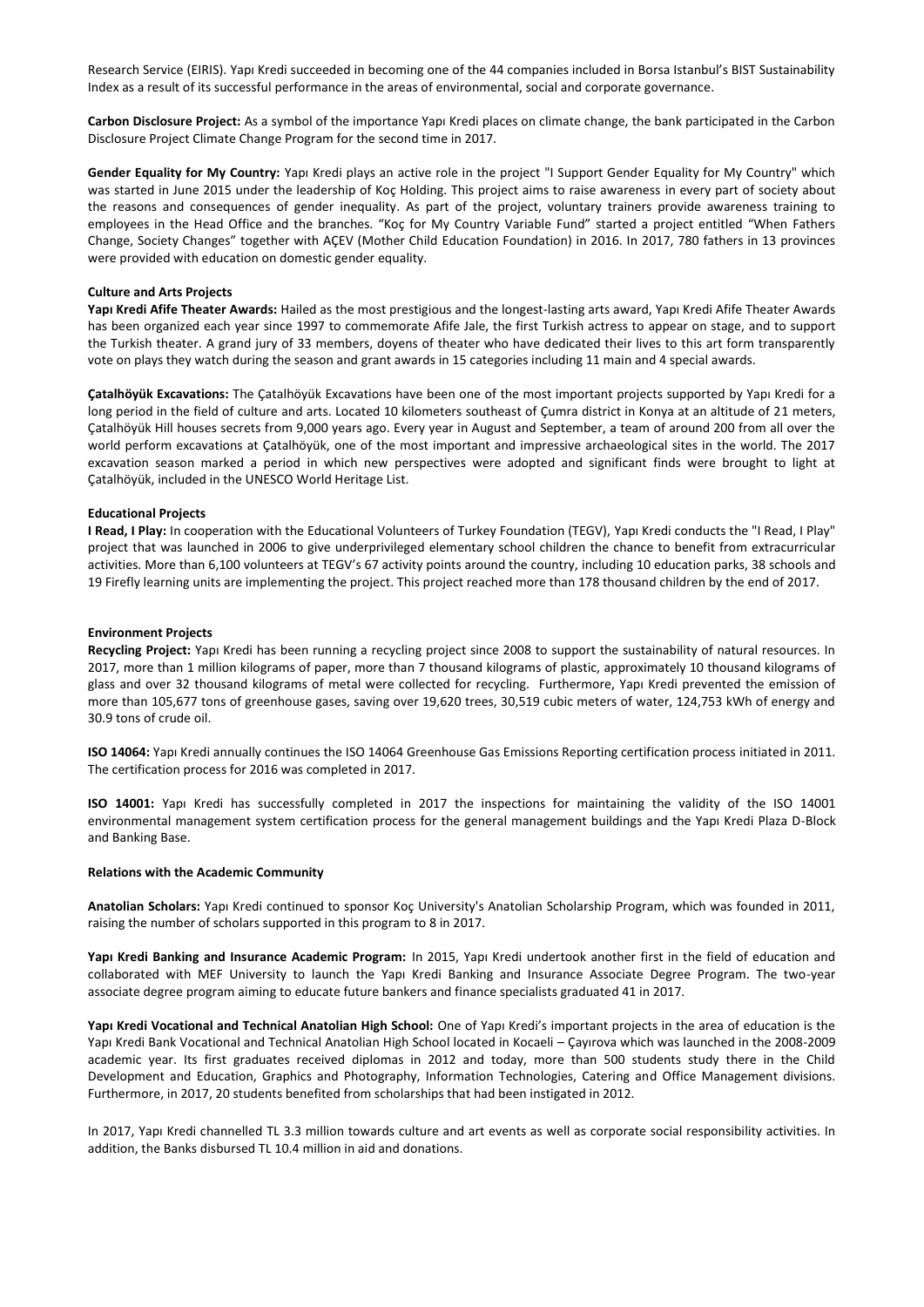#### **SECTION V - Board of Directors**

#### **5.1. Structure and Formation of the Board of Directors**

The Bank is governed and represented by the Board of Directors. The number of Board members and the members themselves are determined at the Annual Shareholders' Meeting. The numbers and the qualifications of the independent members are determined in accordance with the BRSA and the CMB regulations. According to the Bank's Articles of Association, the Board of Directors must be composed of a minimum of 8 individuals. Members are elected by the General Assembly for a term of maximum 3 years and serve until the election of their successor.

Information on the Members of the Board of Directors who are elected and appointed due to position change at the Shareholders' Meeting on March 28, 2017 in order to serve until the Annual Shareholders' Meeting where the 2017 activities will be discussed is available in the following table (as of 31.12.2017) and their CVs are provided on the Bank's website and its annual report. At the Bank's Board of Directors, the executive director and the CEO and the members serving as deputy executive directors and deputy CEO function as executive members of the Board of Directors.

| Name Surname                  | <b>Position</b>                                               | The Most Recent Position outside the Corporation                                                                                                                                                                                                                            | <b>Whether or Not</b><br>Independent Member of<br><b>Board of Directors</b> | Committee Membership and<br><b>Positions</b>                                     |
|-------------------------------|---------------------------------------------------------------|-----------------------------------------------------------------------------------------------------------------------------------------------------------------------------------------------------------------------------------------------------------------------------|-----------------------------------------------------------------------------|----------------------------------------------------------------------------------|
| Y.Ali Koc                     | Chairman                                                      | Vice Chairman of Board of Directors at Koc Holding A.S., Chairman of the<br>Board of Directors at Koç Finansal Hizmetler A.Ş. and Chairman of the<br>Board of Directors, Vice Chairman and Member Board of Directos at Koc<br><b>Holding Group Companies</b>                | Not Independent                                                             |                                                                                  |
| Carlo Vivaldi                 | Vice Chairman of The Board of Directors                       | Head of UniCredit Group Middle East and East Europe, UniCredit Group<br>Executive Committee Member, Member of Board of Directors at some of<br>the UniCredit Group Companies, Vice Chairman of Board of Directors at<br>Koç Finansal Hizmeler A.S,                          | Not Independent                                                             | Alternate Member of Credit<br>Committee, Remuneration<br><b>Committee Member</b> |
| Gökhan Erün <sup>1</sup>      | Executive Director and Chief Executive Officer                | Chief Executive Officer and Executive Director at Koç Finansal Hizmetler<br>A.Ş., Vice Chairman and Chairman of Koç Holding A.Ş. Banking and<br>Insurance Group, Chairman of Board of Directors at Yapı ve Kredi Bankası<br>A.S. Financial Affiliates                       | Not Independent                                                             | Chairman of Credit Committee,<br>Chairman of Executive Committee                 |
| Niccolò Ubertalli             | Executive Director and Deputy CEO                             | Executive Director and Deputy CEO at Koç Finansal Hizmetler A.Ş., Vice<br>Chairman and Board Member at Yapı ve Kredi Bankası A.Ş, Financial<br>Affiliates                                                                                                                   | Not Independent                                                             | Vice Chairman of Credit Committee,<br>Vice Chairman of Executive<br>Committee    |
| Levent Çakıroğlu              | Member of Board of Directors                                  | CEO at Koç Holding A.Ş., Member of Board of Director at Koç Finansal<br>Hizmetler A.Ş. and Member of Board of Directors at Koç Group Companies                                                                                                                              | Not Independent                                                             | Member of Remuneration<br>Committee                                              |
|                               | F. Füsun Akkal Bozok Member of Board of Directors             | Member of Board of Directors at Koç Finansal Hizmetler A.S., Lecturer at<br>Sabancı University                                                                                                                                                                              | Not Independent                                                             | Member of Credit Committee                                                       |
| Ahmet Fadıl<br>Ashaboğlu      | Member of Board of Directors                                  | CFO at Koç Holding A.Ş., Member of Board of Directors at Koç Group<br>Companies, Member of Board of Directors at Koç Finansal Hizmetler<br>A.Ş., Member of Board of Directors at Yapı Kredi Koray Gayrimenkul<br>Yatırım Ortaklığı A.Ş.                                     | Not Independent                                                             |                                                                                  |
|                               | Wolfgang Mag.Schilk <sup>2</sup> Member of Board of Directors | Head of Middle East and East Europe Risk Management at<br>UniCredit, Member Member of Board of Directors at Koç Finansal<br>Hizmetler A.Ş.                                                                                                                                  | Independent                                                                 | Chairman of Audit Committee,<br>Member of Credit Committee                       |
| Mirko Davide Georg<br>Bianchi | Member of Board of Directors                                  | CFO at UniCredit Group, Member of Board of Directors at some of<br>UniCredit Group Companies, Member of Board of Directors at Koç<br>Finansal Hizmetler A.Ş.                                                                                                                | Not Independent                                                             | Member of Corporate Governance<br>Committee,                                     |
| Gianfranco Bisagni            | Member of Board of Directors                                  | Co-Chairman of UniCredit Corporate and Investment Banking Member of<br>Board of Directors at Koç Finansal Hizmeler A.Ş.                                                                                                                                                     | Not Independent                                                             |                                                                                  |
| Aykut Ümit Taftalı            | Member of Board of Directors                                  | Member of Steering Committee at Koç Holding, Member of Board of<br>Directors at Koç Finansal Hizmetler A.Ş, Member of Board of Directors at<br>Kare Holding, Member of Board of Directors at Kıraca Holding and<br>Member of Board of Directors at Kıraca Holding Companies | Not Independent                                                             | Alternate Member of Credit<br>Committee                                          |
| Giuseppe<br>Scognamiglio      | Member of Board of Directors                                  | Member of Board of Directors at Koç Finansal Hizmetler A.S, Member of<br>Executive Committee at UniCredit, Executive Vice President for Group<br>Institutional & Regulatory Affairs and the Member of the Steering<br>Committee of ABI (Italian Banks Association).         | Not Independent                                                             |                                                                                  |
| Adil Giray Öztoprak           | Member of Board of Directors                                  | Member of Board of Directors at Koç Finansal Hizmetler A.Ş., Member of<br>Board of Director (Independent) at Yapı Kredi Koray Gayrimenkul Yatırım<br>Ortaklığı A.Ş.                                                                                                         | Independent                                                                 | Member of Audit Committee,<br>Member of Corporate Governance<br>Committee,       |
| Giovanna Villa                | Member of Board of Directors                                  | Member of Board of Directors at Koç Finansal Hizmetler A.Ş., Member of<br>the Audit Committee at some companies at abroad.                                                                                                                                                  | Independent                                                                 | Member of Audit Committee                                                        |

(1) Based on Board resolution dated 27 December 2017; Gökhan Erün is appointed as Executive Director and Chief Executive Officer (CEO) to replace H. Faik Açıkalın who resigned on 29 December 2017.

(2) Based on Capital Markets Board's Item 6(3)a of the Communique numbered II-17.1 on Corporate Governance, Wolfgang Schilk, Chairman of the Audit Committee is deemed as Independent Board Member.

The posts of Chairman of the Board of Directors and the General Manager (CEO) are not occupied by the same individual. It is ensured that the Members of the Board of Directors allocate sufficient time for the work of the Bank and no limits are introduced for the Members of the Board preventing them from assuming a duty or duties outside the Bank.

Giovanna Villa and Adil G. Öztoprak were nominated as candidates for Independent Members to the Board of Directors on 16.01.2017 as a result of the examination of Candidacy Declarations and CVs by the Corporate Governance Committee and they were identified as candidates for Independent Members by the Board of Directors on the same date. It was decided in CMB's meeting held on 03.02.2017 that no negative opinions be submitted for Giovanna and Adil G. Öztoprak and they were elected as Independent Members at the Annual Shareholders' Meeting.

In clause 3 of article 6 of the Communique on Corporate Governance in relation to exemptions, it is stated that the number of independent Board members may be determined by the banks themselves on the condition that this number is not less than three and that the Board members who are appointed as an Audit Committee Member within the Bank's organization for the Board of Directors shall be considered as Independent Board Members within the framework of this communique. The same communique also states that the qualifications set forth in the Corporate Governance principle numbered 4.3.6 shall not be sought in Audit Committee Members of Banks and that the principles numbered 4.3.7 and 4.3.8 in relation to the election of these members shall not be applied. The communique also provides that the qualifications set forth in the principle numbered 4.3.6 shall be required in any case in respect of the independent board members who will not be appointed in the audit committee, and for only one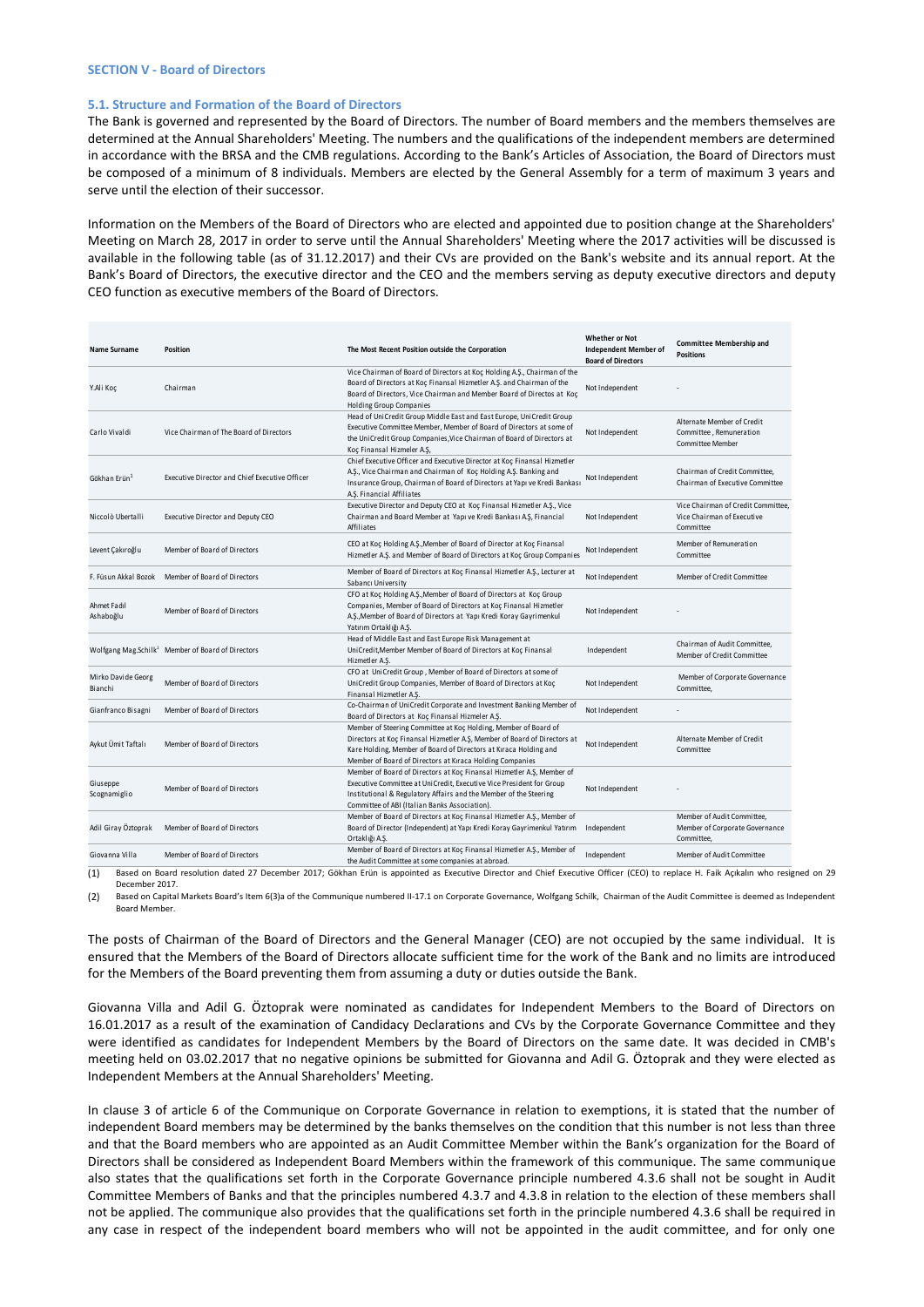member in cases where all of the independent members of the board of directors are appointed in the audit committee and that the principles numbered 4.3.7 and 4.3.8 shall apply with regard to the election of this independent member or these independent members. Within this framework, end of 2016, the other Independent Members of the Audit Committee was Wolfgang Schilk , with Giovanna Villa and Adil Giray Öztoprak having the qualifications set.

During the 2017 operational period, no case that removed independence arose.

No target rate was determined in relation to the rate of female members in the Board of Directors as a tool for ensuring the representation of different opinions on the Board but the rate of female members in the Board of Directors was 14% in 2017.

## **5.2. Operating Principles of the Board of Directors**

The Board of Directors convenes upon the invitation of the Chairman as the operations of the Bank necessitate and at least 10 times a year. In 2017, the Board of Directors convened 11 times. The Board of Directors meeting and decisions are subject quorum of at least one more than half the total number of members. Members of the Board of Directors are not granted weighted voting rights. The average attendance rate of the members in the meetings of the Board of Directors in 2017 was 92%.

Meeting invitations are sent to all Members on behalf of the Chairman. Matters to be discussed and related documentation are collected and upon the Chairman's approval, the meeting agenda is sent to all Members. During the signing of the minutes by the attendees, Members who vote against an adopted resolution are required to state and undersign the reasons for their opposition thereof. Requests and views expressed at the Board of Directors' meetings are reflected in the minutes.

A 'Management Liability Insurance' is available for Members of the Board of Directors and the senior managers of the Bank.

#### **5.3. Number, Structure and Independence of Committees Formed by the Board of Directors**

The aim of the committees is to provide support during the decision making process, evaluate proposals to be submitted for approval to the Bank's related functions and make decisions in their own areas of responsibility in accordance with the authorities delegated by the Board of Directors. The committees are responsible for acting in compliance with the Banking Law and related regulations while carrying out their functions within the framework of the Corporate Governance Principles.

According to the Banking Law, members of committees excluding the Executive Committee must be members of the Board of Directors. The Board of Directors currently consists of 14 members. As a result, there are Members of the Board of Directors who are part of more than 1 committee. Those members who assume duties in more than one committee ensure communication and increase cooperation opportunities among committees that work in related matters.

#### **Executive Committee**

The Executive Committee is the decision making body of the Group, established to collectively decide upon priority topics, facilitate information sharing among senior management and support strong team spirit. The Committee holds regular bi-weekly meetings or according to the needs of the bank (at least once a month). All decisions are taken unanimously by the principal members. In 2017, the Executive Committee convened 21 times with the required majority and quorum satisfied.

The Committee's responsibilities include:

- Defining Group strategies and the Bank's structural risk management
- Managing asset-liability guidelines including pricing and interest rates
- Evaluating existing products and approving new products
- Assessing credit, operational, market and liquidity risks
- Ensuring coherence of the Bank's commercial policies and principles with budget objectives
- Further improving customer satisfaction and marketing activities
- Internal and external communication plans
- Approving the Bank's annual project plan and major organisational changes
- Optimising market risk strategies within the guidelines set by the Board of Directors

|          | LACCULIVE CONNINGE INCHINER |
|----------|-----------------------------|
| Chairman | Gökhan Erün <sup>1</sup>    |

**Executive Committee Members**

| Chairman      | Gökhan Erün*                 | Executive Director and Chief Executive Officer (CEO)                    |
|---------------|------------------------------|-------------------------------------------------------------------------|
| Vice Chairman | Niccolò Ubertalli            | <b>Executive Director and Deputy CEO</b>                                |
| Member        | Patrick Josef Schmitt        | Assistant General Manager - Risk Management (CRO)                       |
| Member        | Massimo Francese             | Assistant General Manager - Financial Planning and Administration (CFO) |
| Member        | Feza Tan <sup>2</sup>        | Assistant General Manager - Corporate and Commercial Banking            |
| Member        | Serkan Ülgen <sup>3</sup>    | Assistant General Manager - Retail Banking                              |
| Member        | Mert Yazıcıoğlu <sup>4</sup> | Assistant General Manager - Retail Banking Sales                        |
| Member        | M. Gökmen Ucar               | Assistant General Manager - Human Resources and Organization            |
| Member        | A. Cahit Erdoğan             | Assistant General Manager - Information Technologies and Operations     |
| Member        | Mert Öncü                    | Assistant General Manager - Treasury                                    |

(1) Based on Board Resolution dated 27 December 2017, Gökhan Erün was appointed as Executive Director and Chief Executive Officer (CEO) as of 15 January 2018 (replacing H. Faik Açıkalın who retired from his position in Yapı Kredi as of 29 December 2017)

(2) Based on Board Resolution dated 16 February 2018, the Board decided to apply to BRSA in order to appoint Erhan Adalı to the position of Assistant General Manager responsible for Corporate and Commercial Banking (replacing Feza Tan who resigned from her position in the same day)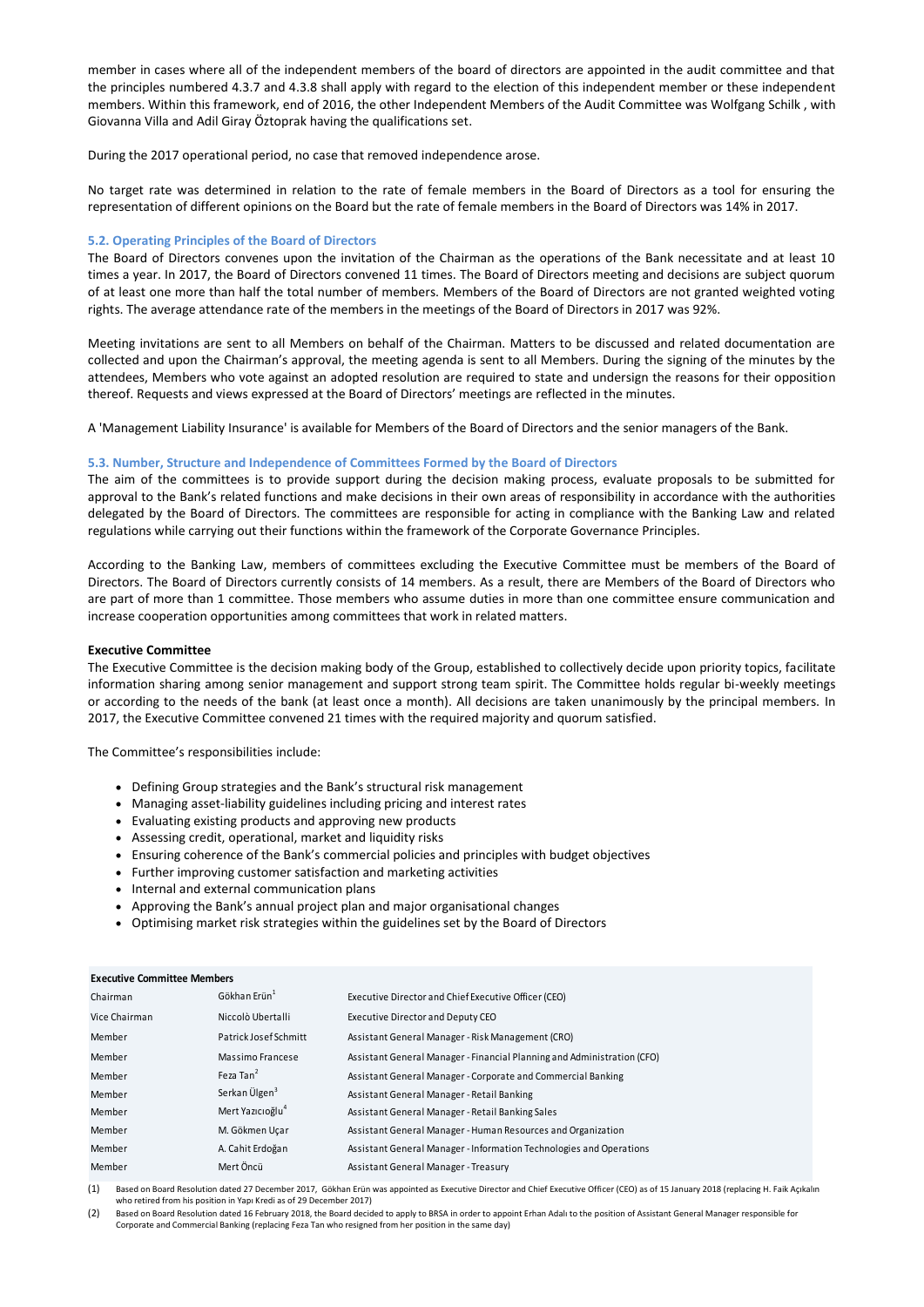- (3) Based on Board Resolution dated 22 September 2017, Serkan Ülgen was appointed as Assistant General Manager in charge of Retail Banking as of 1 January 2018 (replacing Z. Nazan Sor Özelgin who resigned from her position in Yapı Kredi due to a new assignment in UniCredit Group)
- (4) Based on Board Resolution dated 22 September 2017, Mert Yazıcıoğlu, previously Assistant General Manager responsible for Private Banking and Wealth Management, was assigned as Assistant General Manager responsible for Retail Banking Sales as of 1 January 2018 (with the organization change, Private Banking and Wealth Management started to be managed under this management)

# **Credit Committee**

The Credit Committee is an advisory and deliberative body whose purpose is to provide guidelines for the Bank's lending activity in coherence with the credit policy, economic objectives and the Bank's overall risk profile. All decisions of the Committee are taken unanimously and can only be implemented after the approval of the Board of Directors if taken by majority. In 2017, the Credit Committee convened 51 times with the required majority and quorum satisfied. The Committee reviews loan applications and restructuring requests within its authorised delegated limit or advises the Board of Directors for those that are not. The Credit Committee also outlines parameters for credit scoring, lending and monitoring systems.

| <b>Credit Committee Principal Members</b>    |                                                                                                                                                                                                                     |                                                                                                                                                                                                                                                                                                                                                                                                                                                                                                                                                                                                                                                                              |
|----------------------------------------------|---------------------------------------------------------------------------------------------------------------------------------------------------------------------------------------------------------------------|------------------------------------------------------------------------------------------------------------------------------------------------------------------------------------------------------------------------------------------------------------------------------------------------------------------------------------------------------------------------------------------------------------------------------------------------------------------------------------------------------------------------------------------------------------------------------------------------------------------------------------------------------------------------------|
| Chairman                                     | Gökhan Erün <sup>1</sup>                                                                                                                                                                                            | Executive Director and Chief Executive Officer (CEO)                                                                                                                                                                                                                                                                                                                                                                                                                                                                                                                                                                                                                         |
| Vice Chairman                                | Niccolò Ubertalli                                                                                                                                                                                                   | <b>Executive Director and Deputy CEO</b>                                                                                                                                                                                                                                                                                                                                                                                                                                                                                                                                                                                                                                     |
| Member                                       | F. Füsun Akkal Bozok                                                                                                                                                                                                | Member of the Board of Directors                                                                                                                                                                                                                                                                                                                                                                                                                                                                                                                                                                                                                                             |
| Member                                       | Wolfgang Schilk                                                                                                                                                                                                     | Member of the Board of Directors                                                                                                                                                                                                                                                                                                                                                                                                                                                                                                                                                                                                                                             |
| <b>Credit Committee Alternate Members</b>    |                                                                                                                                                                                                                     |                                                                                                                                                                                                                                                                                                                                                                                                                                                                                                                                                                                                                                                                              |
| Alternate Member                             | Carlo Vivaldi                                                                                                                                                                                                       | Vice Chairman of the Board of Directors                                                                                                                                                                                                                                                                                                                                                                                                                                                                                                                                                                                                                                      |
| Alternate Member                             | A. Ümit Taftalı                                                                                                                                                                                                     | Member of the Board of Directors                                                                                                                                                                                                                                                                                                                                                                                                                                                                                                                                                                                                                                             |
| (1)                                          |                                                                                                                                                                                                                     | Based on Board Resolution dated 27 December 2017, Gökhan Erün was appointed as the Chairman as of 15 January 2018 (replacing H. Faik Açıkalın)                                                                                                                                                                                                                                                                                                                                                                                                                                                                                                                               |
| Audit Committee<br>responsibilities include: |                                                                                                                                                                                                                     | The Audit Committee administers the Bank in terms of compliance with local laws and internal regulatio<br>convenes quarterly or more, according to the needs of the Bank. In 2017, the Audit Committee convened 5 time<br>majority and quorum satisfied. The Committee reports at least once every six months to the Board of Director<br>• Monitoring the performance of Internal Audit, Compliance and Internal Control as well as Risk Managem                                                                                                                                                                                                                            |
|                                              | • Verifying adequacy of internal control systems<br>Monitoring audit projects and evaluating significant findings<br>• Monitoring the financial reporting process<br>• Reviewing procurement policies and practices | • Fulfilling the relevant tasks as determined by Banking and Capital Market regulations<br>• Approving and monitoring the Annual Audit Plan and the charter of the internal audit function<br>• Appointing, compensating and overseeing external auditors, rating, valuation and support service institu                                                                                                                                                                                                                                                                                                                                                                     |
| <b>Audit Committee Members</b>               |                                                                                                                                                                                                                     |                                                                                                                                                                                                                                                                                                                                                                                                                                                                                                                                                                                                                                                                              |
| Chairman                                     | Wolfgang Schilk                                                                                                                                                                                                     | Member of the Board of Directors                                                                                                                                                                                                                                                                                                                                                                                                                                                                                                                                                                                                                                             |
| Member<br>Member                             | Giovanna Villa<br>Adil G. Öztoprak                                                                                                                                                                                  | Independent Member of the Board of Directors<br>Independent Member of the Board of Directors                                                                                                                                                                                                                                                                                                                                                                                                                                                                                                                                                                                 |
|                                              |                                                                                                                                                                                                                     |                                                                                                                                                                                                                                                                                                                                                                                                                                                                                                                                                                                                                                                                              |
| <b>Corporate Governance Committee</b>        |                                                                                                                                                                                                                     |                                                                                                                                                                                                                                                                                                                                                                                                                                                                                                                                                                                                                                                                              |
|                                              |                                                                                                                                                                                                                     | The Corporate Governance Committee is an advisory body that assists the Board of Directors on compl<br>Governance Principles, investor relations activities and public disclosures. The Committee is responsible<br>providing guidance for any conflicts of interest that may arise. The Committee confirms that proper flow of inf<br>by the Koç Financial Services, Subsidiaries and Shareholder Relations Unit to shareholders and investors.<br>Committee are taken unanimously and can only be implemented after the approval of the Board of Directors i<br>In 2017, the Corporate Governance Committee convened 2 times with the required majority and quorum satisfi |
| Corporate Governance Committee Members       |                                                                                                                                                                                                                     |                                                                                                                                                                                                                                                                                                                                                                                                                                                                                                                                                                                                                                                                              |
| Member                                       | Mirko D. G. Bianchi                                                                                                                                                                                                 | Member of the Board of Directors                                                                                                                                                                                                                                                                                                                                                                                                                                                                                                                                                                                                                                             |
| Member                                       | Adil G. Öztoprak                                                                                                                                                                                                    | Member of the Board of Directors                                                                                                                                                                                                                                                                                                                                                                                                                                                                                                                                                                                                                                             |
| Member                                       | M. Erkan Özdemir                                                                                                                                                                                                    | Assistant General Manager - Compliance and Internal Control                                                                                                                                                                                                                                                                                                                                                                                                                                                                                                                                                                                                                  |
| Member                                       | Massimo Francese                                                                                                                                                                                                    | Assistant General Manager - Financial Planning and Administration                                                                                                                                                                                                                                                                                                                                                                                                                                                                                                                                                                                                            |
| <b>Remuneration Committee</b>                |                                                                                                                                                                                                                     | The Remuneration Committee monitors and audits compliance of the Bank's compensation principles and rem<br>with its structure, strategies, long-term targets and risk approach on behalf of the Board of Directors. The Con                                                                                                                                                                                                                                                                                                                                                                                                                                                  |
| majority and quorum satisfied.               |                                                                                                                                                                                                                     | least twice a year or according to the needs of the Bank. In 2017, Remuneration Committee convened 2 time                                                                                                                                                                                                                                                                                                                                                                                                                                                                                                                                                                    |

#### **Audit Committee**

The Audit Committee administers the Bank in terms of compliance with local laws and internal regulations. The Committee convenes quarterly or more, according to the needs of the Bank. In 2017, the Audit Committee convened 5 times with the required majority and quorum satisfied. The Committee reports at least once every six months to the Board of Directors. The Committee's responsibilities include:

- Monitoring the performance of Internal Audit, Compliance and Internal Control as well as Risk Management departments
- Fulfilling the relevant tasks as determined by Banking and Capital Market regulations
- Approving and monitoring the Annual Audit Plan and the charter of the internal audit function
- Verifying adequacy of internal control systems
- Monitoring audit projects and evaluating significant findings
- Appointing, compensating and overseeing external auditors, rating, valuation and support service institutions
- Monitoring the financial reporting process
- Reviewing procurement policies and practices

#### **Audit Committee Members**

| Chairman | Wolfgang Schilk  | Member of the Board of Directors             |
|----------|------------------|----------------------------------------------|
| Member   | Giovanna Villa   | Independent Member of the Board of Directors |
| Member   | Adil G. Öztoprak | Independent Member of the Board of Directors |

#### **Corporate Governance Committee**

The Corporate Governance Committee is an advisory body that assists the Board of Directors on compliance to Corporate Governance Principles, investor relations activities and public disclosures. The Committee is responsible for identifying and providing guidance for any conflicts of interest that may arise. The Committee confirms that proper flow of information is ensured by the Koç Financial Services, Subsidiaries and Shareholder Relations Unit to shareholders and investors. All decisions of the Committee are taken unanimously and can only be implemented after the approval of the Board of Directors if taken by majority. In 2017, the Corporate Governance Committee convened 2 times with the required majority and quorum satisfied.

| <b>Corporate Governance Committee Members</b> |                     |                                                                   |  |
|-----------------------------------------------|---------------------|-------------------------------------------------------------------|--|
| Member                                        | Mirko D. G. Bianchi | Member of the Board of Directors                                  |  |
| Member                                        | Adil G. Öztoprak    | Member of the Board of Directors                                  |  |
| Member                                        | M. Erkan Özdemir    | Assistant General Manager - Compliance and Internal Control       |  |
| Member                                        | Massimo Francese    | Assistant General Manager - Financial Planning and Administration |  |

#### **Remuneration Committee**

The Remuneration Committee monitors and audits compliance of the Bank's compensation principles and remuneration practices with its structure, strategies, long-term targets and risk approach on behalf of the Board of Directors. The Committee convenes at least twice a year or according to the needs of the Bank. In 2017, Remuneration Committee convened 2 times with the required majority and quorum satisfied.